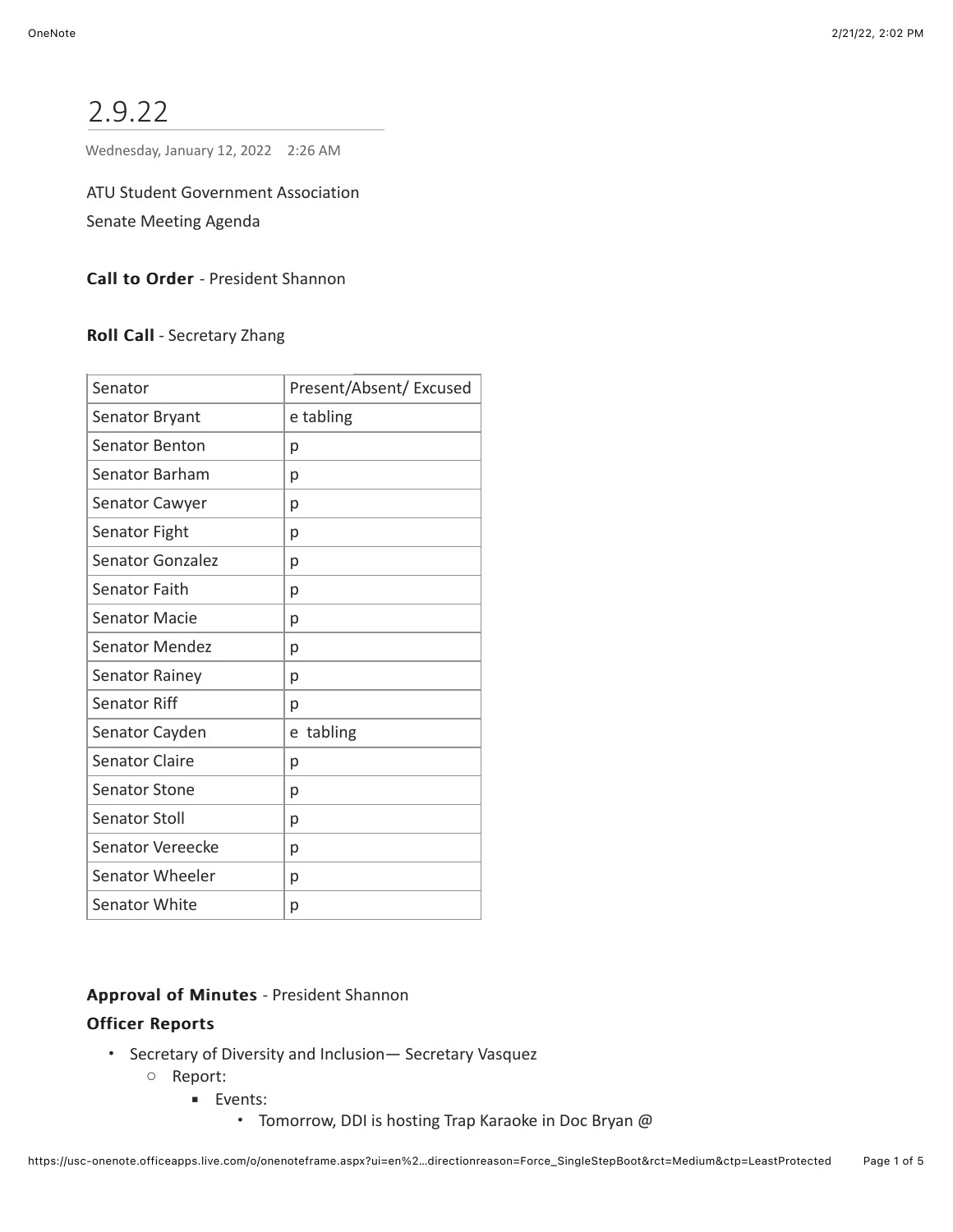6PM

- Tomorrow is also the Lunar New Year Event in the Union @ 6PM
- **EXECT** This Friday is the deadline to sign up to attend the trip to the Civil Rights Museum
	- Maybe full
- Working on posting facts and trivia related to Black History Month and Black History to the SGA Instagram Story with the help of Secretary Hitt!
	- Also looking ahead to Womens History Month next month!
- Tomorrow
- Secretary of Community Outreach— Secretary Brown
	- Report:
		- I have a decent list of places in Russellville and surrounding areas for the student discount program. If you have any suggestions please let me know
		- PLC Bucket Hat giveaway is tomorrow during the basketball games for wonder week. There may be a chance I do not have enough PLC volunteers, I can send the signup in the groupme for you guys to volunteer. This can count towards your
- Secretary of Public Relations— Secretary Hitt
	- Report:
		- Please be posting the flyers for the elections
		- Scheduling SGA photos for March
		- Sometimes I miss post on Instagram about events going on campus so if you see any events just send them to the SGA dm and ill repost them
- Secretary of Internal Affairs— Secretary Zhang
	- Report:
		- Senator of the Month of January
		- Please go sign up on link shared in GroupMe for next week tabling
		- **EXECT:** Share and tell your friends to apply for senate asap before Friday midnight
- Secretary of Student Development— Secretary Hiland
	- Report:
		- Senate Retreat March 9
		- Pep Rally tonight-conflict of interest so no pep rally this evening
		- Hoodies for Saturday-not going to be in by Saturday, maybe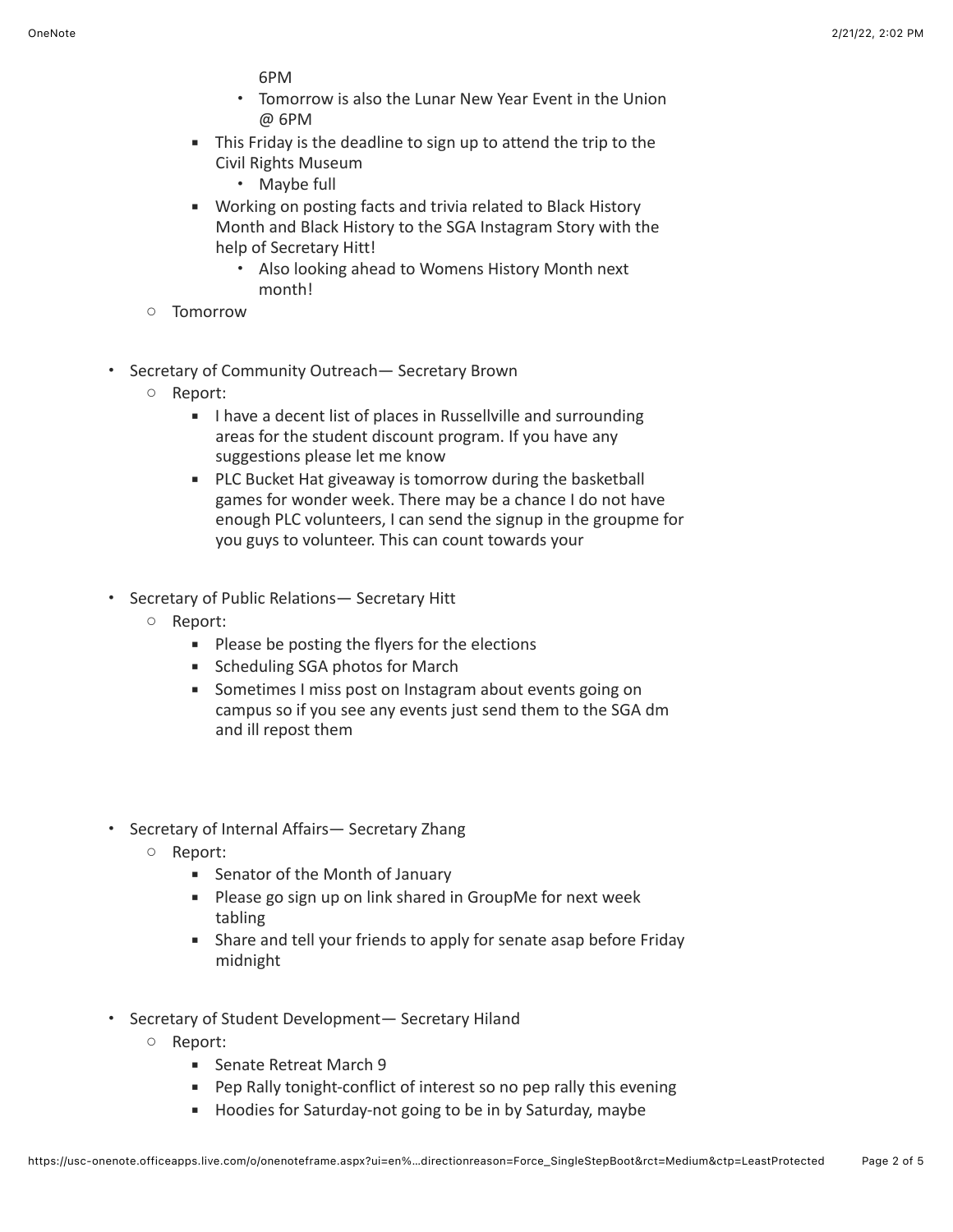bucket hats?

- Send ideas
- Mandatory amount of tabling hours so please table
- **■** Home Run Derby Friday
- Secretary of Finance and Administration— Secretary Reynolds
	- Report:
		- Updated balance: \$22,731.45 + rollover balance
- Vice President— Vice President Wright
	- Report:
		- Senator of Colleges:
			- Dean Interview questions are on OneNote, if you like a printed copy let me know.
			- Let me know when you get your responses. My email is kwright20@atu.edu
		- **■** If your committee is wanting to schedule an event, please meet with me AT LEAST a month in advance.
- Committee reports:
	- **EXECOMMITTEE: Senator Fight** 
		- Puppy Love put on by SAB featuring Jerry the Bulldog
			- 6:30pm in the Union
	- Spirit Committee: Senator Open
		- Basketball Games against Oklahoma Baptist Feb 10 (Thu)
			- Women's starting at 5:30pm
			- Men's starting at 7:30pm
		- Basketball game against Southern Nazarene Feb 12 (Sat)
			- Women's starting at 1pm
			- Men's starting at 3pm

▪

- **■** Traffic and Safety Committee: Senator Claire
	- No report
- Recycling Committee: Senator Riff
	- No report
- Food Committee: Senator Sosebee
	- No report
- President— President Shannon
	- Report:
		- **EXAMPLE ATHLETICS FEE**
		- **■** Jeffrey Cass reached out from Fee Subcommittee
		- Announcement: Passed an increase to the Athletics Fee of \$0.60 per student per hour in order to accommodate the increased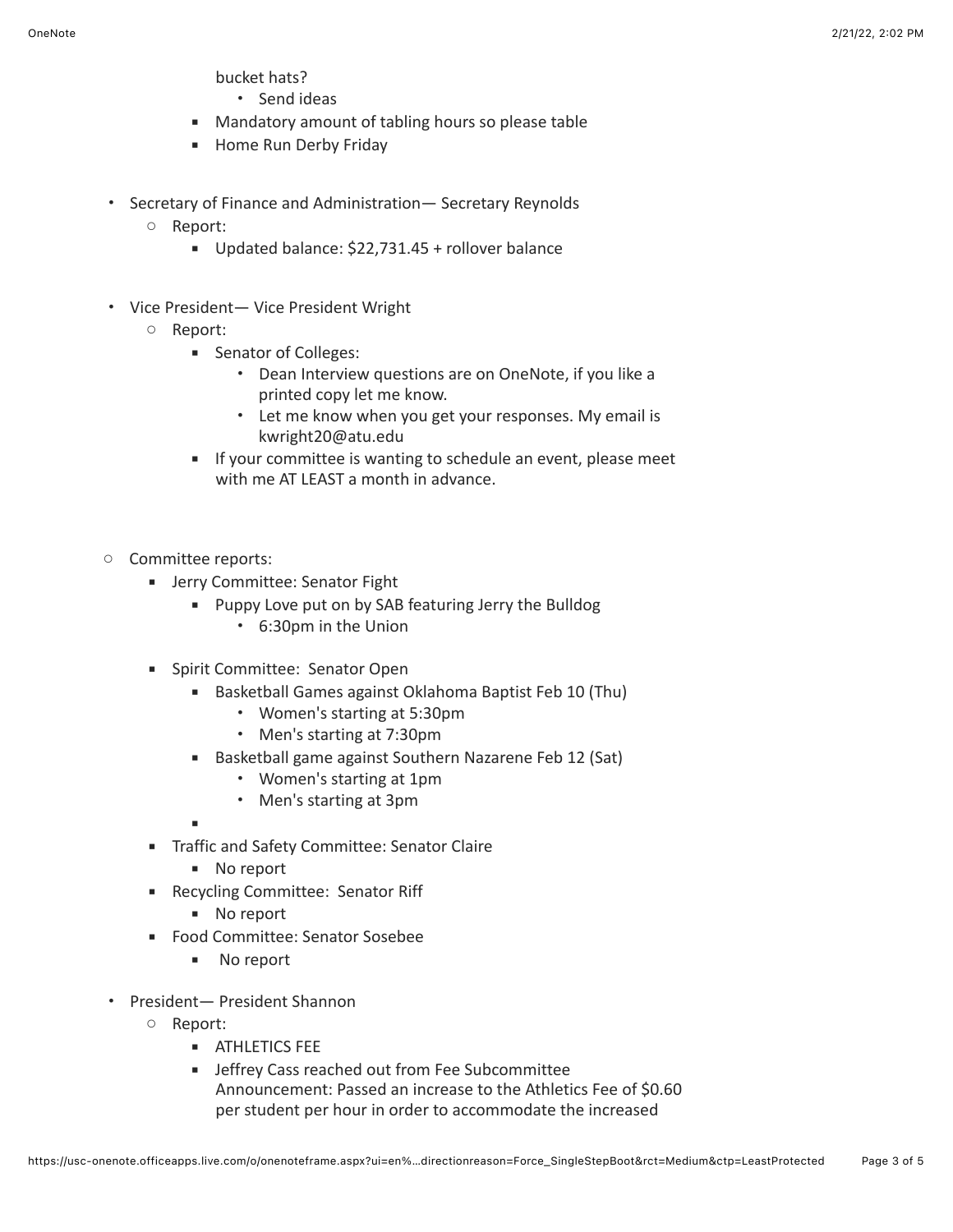costs of travel, hotel, food, apparel, and officiating costs (see Athletics Fee Proposal Attachment)

- Had been downsized during the budget restructuring
- Rentals for away games was becoming a necessity
- Travel costs were increasing
- Still has to be approved by the full budget committee this month
- It was \$20.60/hour->\$21.20/hour
	- If you're in 15 hours, that is \$318 (it added \$9 from \$309)
- They bring in \$3.3 million in Athletics fees
	- This would add \$100,000 more making it \$3.4 million
- Questions?
	- What all does the athletics fee go towards?
	- What are our peer university athletic fees like?
		- They're listed on the states website
	- If there was a 25% reduction during restructure, why wasn't there a reduction in student's fees?
- Events-get with me by this Friday otherwise funds might be allocated elsewhere
- Meetings will be more on time at 12:05 for following weeks

#### **Advisor Reports**

- Dean of Student Engagement— Kevin Solomon;
	- Report:
		- No report
- Associate Dean for Student Union & Campus Life Chelsea Lairamore
	- Report:
		- Voice concerns!
- Vice President for Student Affairs—Dr. Keegan Nichols
	- Report:  $\mathbf{r}$
- Unfinished Business:
	- $\cdot$  <Item 1>
	- $\cdot$  <Item 2>
	- $\cdot$  <etc.>

#### **New Business:**

- $\cdot$  <Item 1> Bill 044
- $\cdot$  <Item 2>
- <etc.>